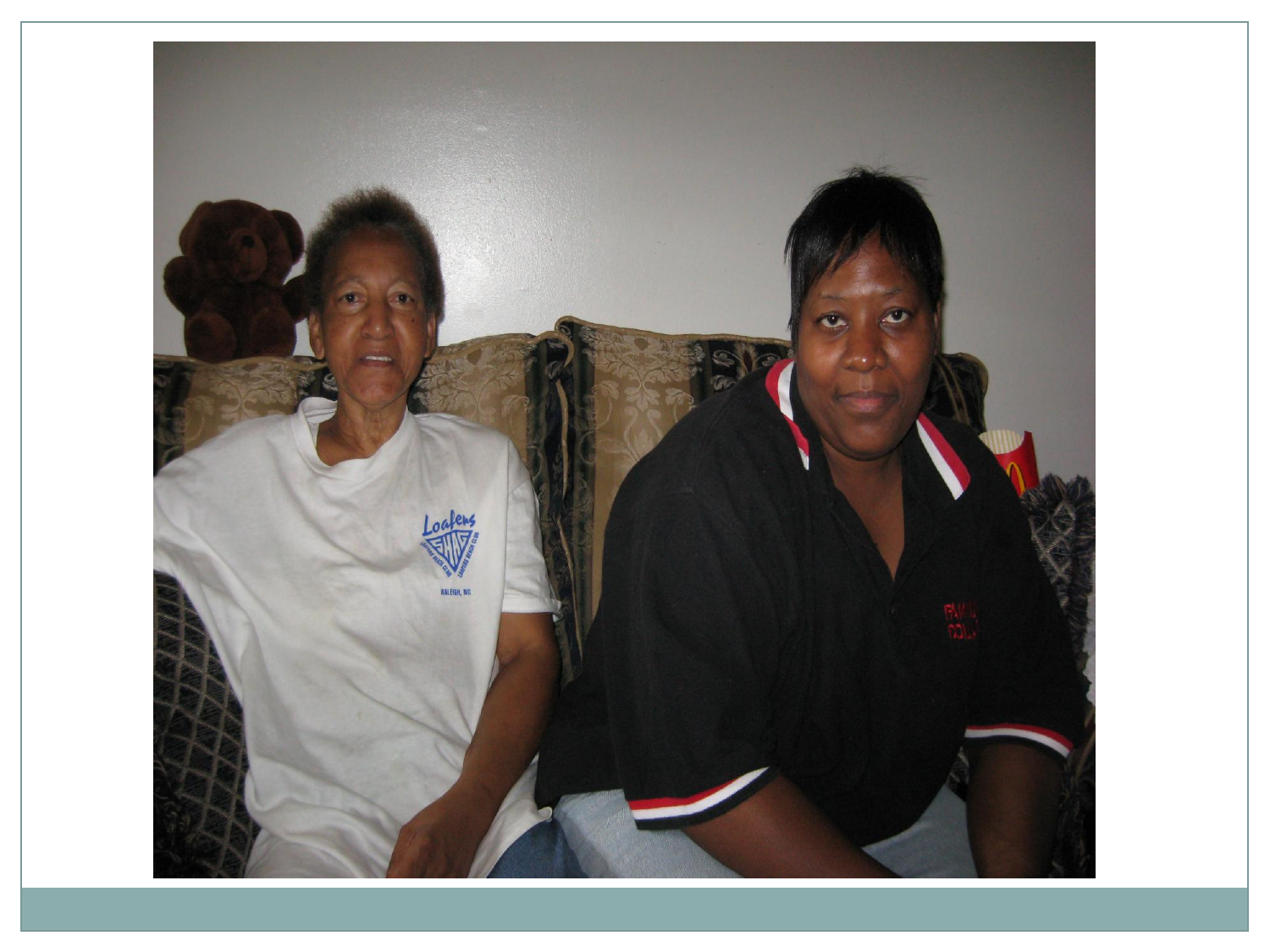# Methods: Measures

- Demographics
- Religious Coping
	- Brief RCOPE
- Spirituality meaning, peace and faith FACIT-sp
- Caregiver Preparation and Completion QUAL-E fam
- Caregiver Anxiety POMS
- Caregiver Depression o CES-D
- Caregiver Grief
	- $O$  PG-12
- Subjective Caregiver Burden
	- Caregiver Reaction Assessment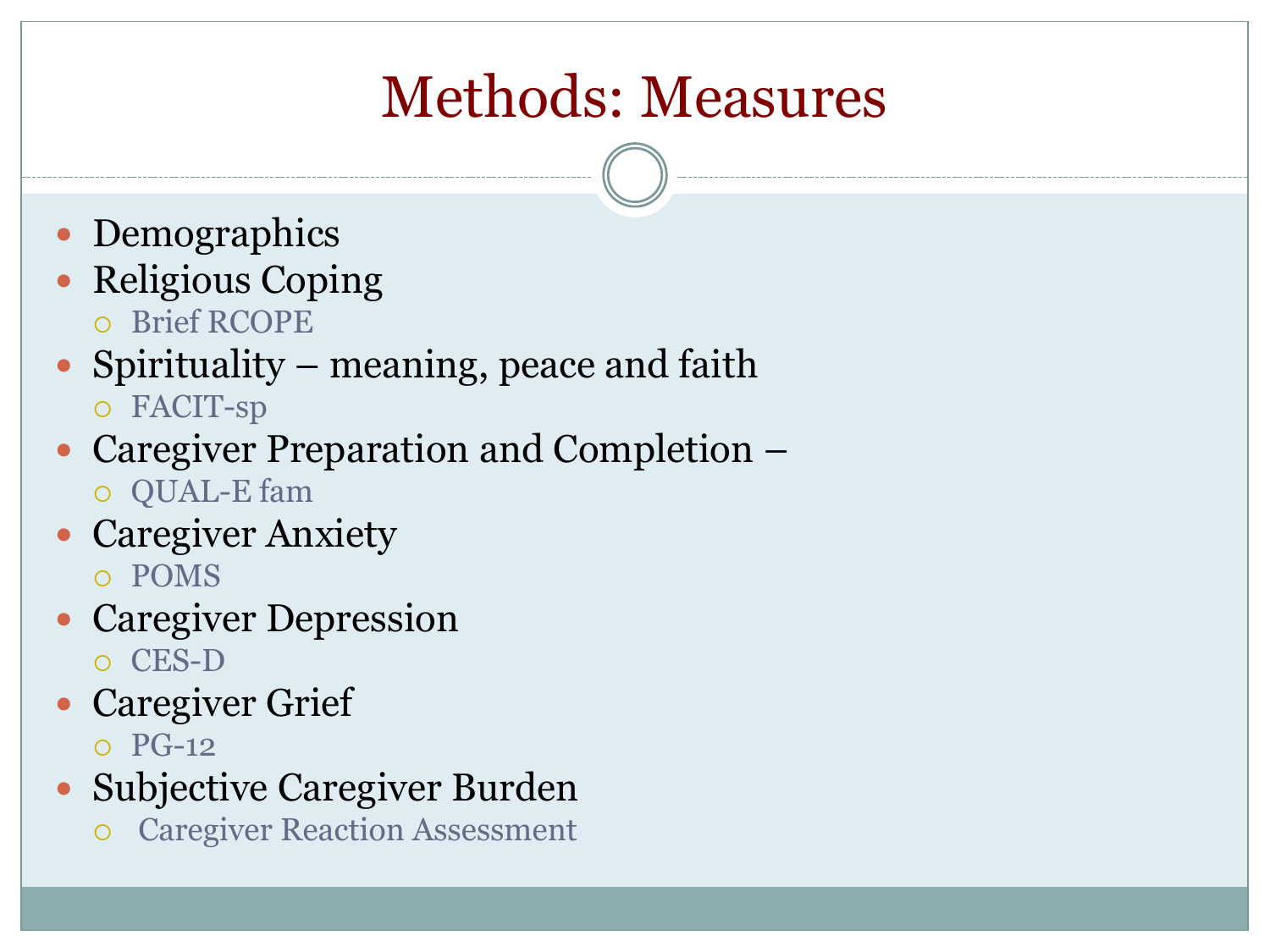## Caregiving Descriptors

• Caregiver Intensity

hours of caregiving / 24 hour period

- Duration of Caregiver Relationship
- Quality of Patient-Caregiver Communication-Personal Resource Questionnaire items
- Objective Burden –

Caregiver Reaction Assessment sub-scale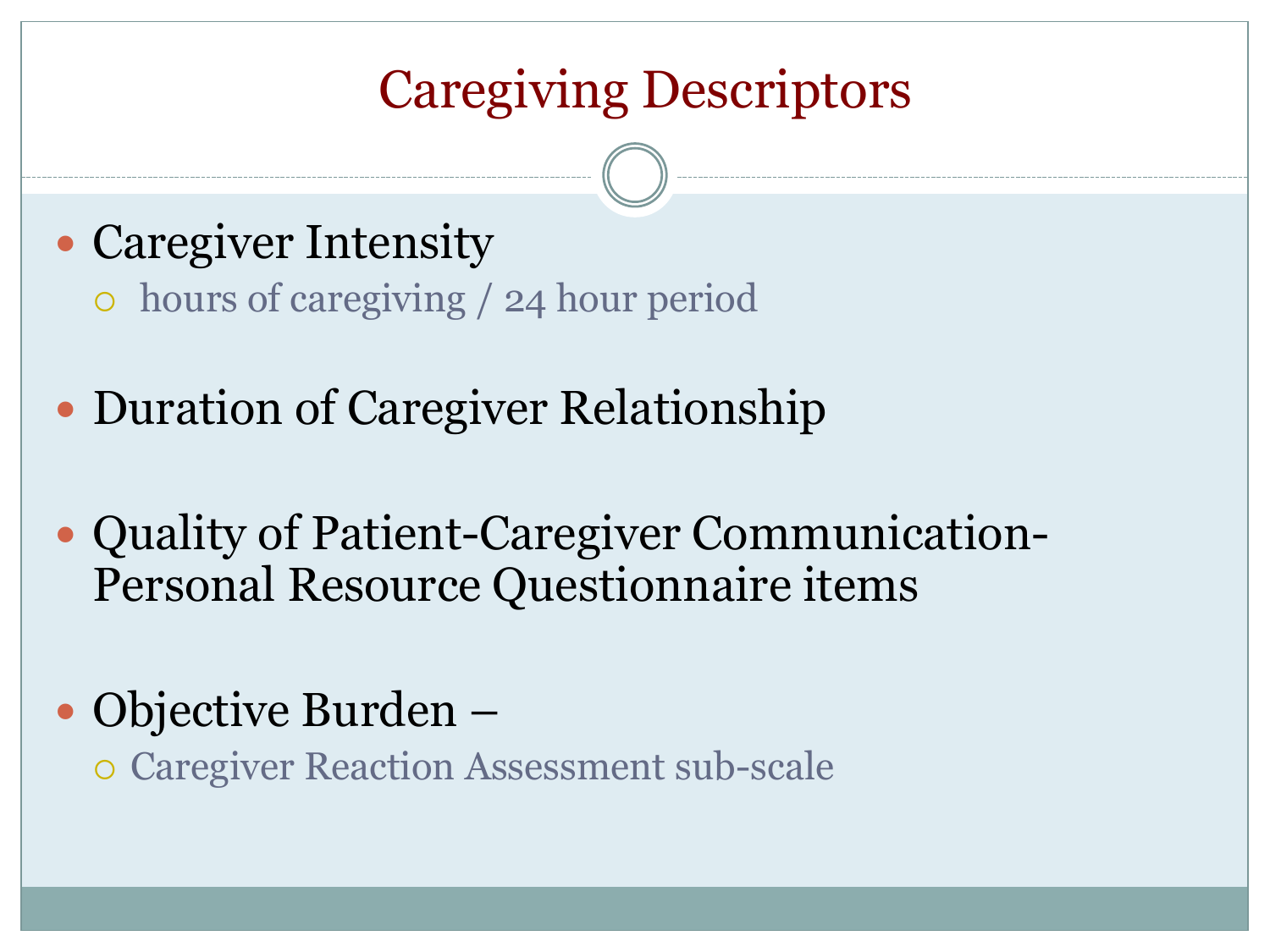

#### **Quantitative**

 Examine feasibility of outcome measures pre and post intervention, examine initial patterns of change

#### **Qualitative**

- Thematic Content
	- o Open Coding
	- Compared by sub-groups
- Opportunity for spiritual assessment
	- Develop coding scheme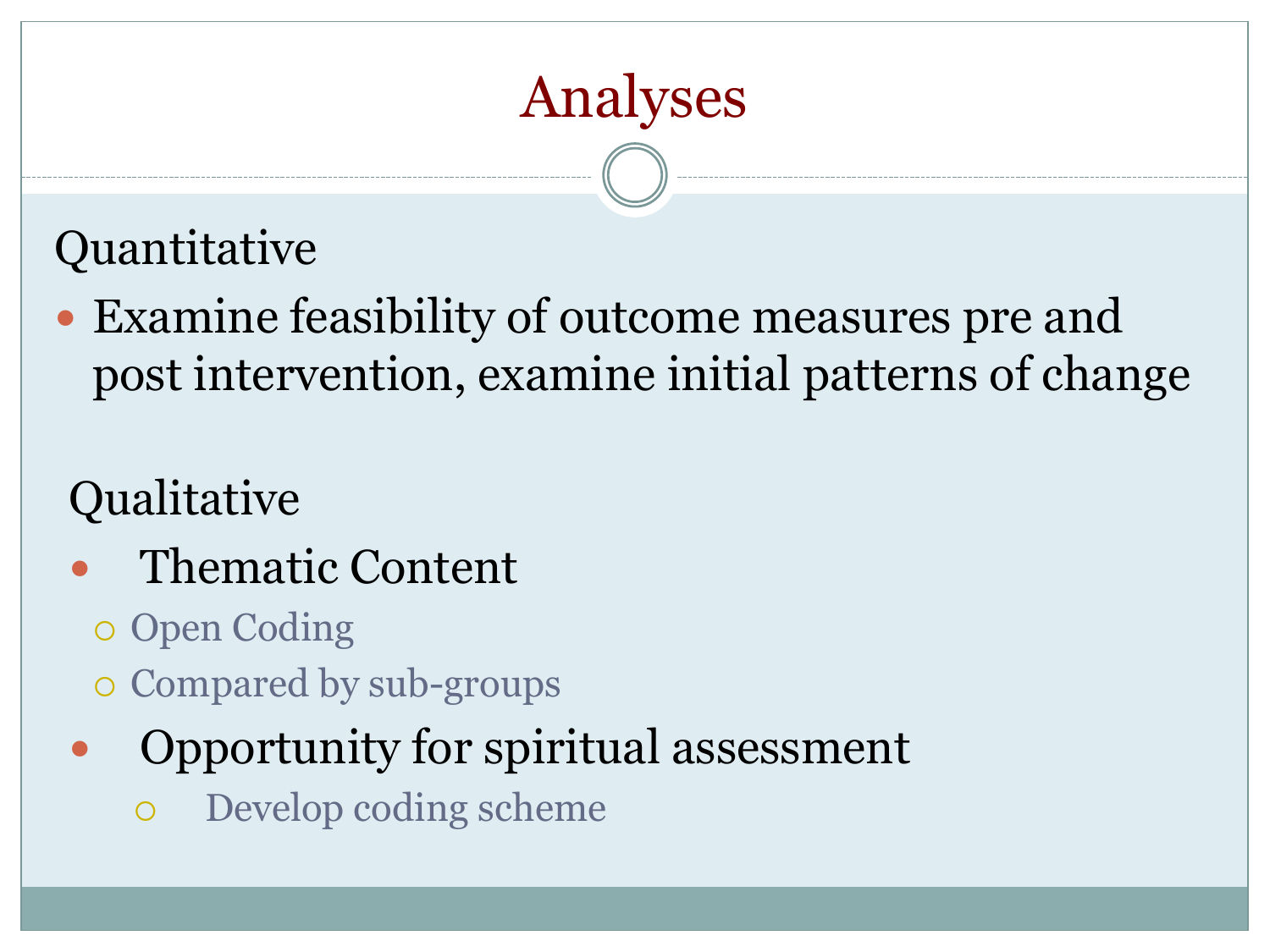# **Results**

#### • Feasibility and acceptability

- Participation rates
- Participant characteristics

#### • Caregiver discussion themes

 Was the intervention something to be integrated with spiritual assessment and chaplaincy care? Chaplain acceptability Integration with chaplaincy work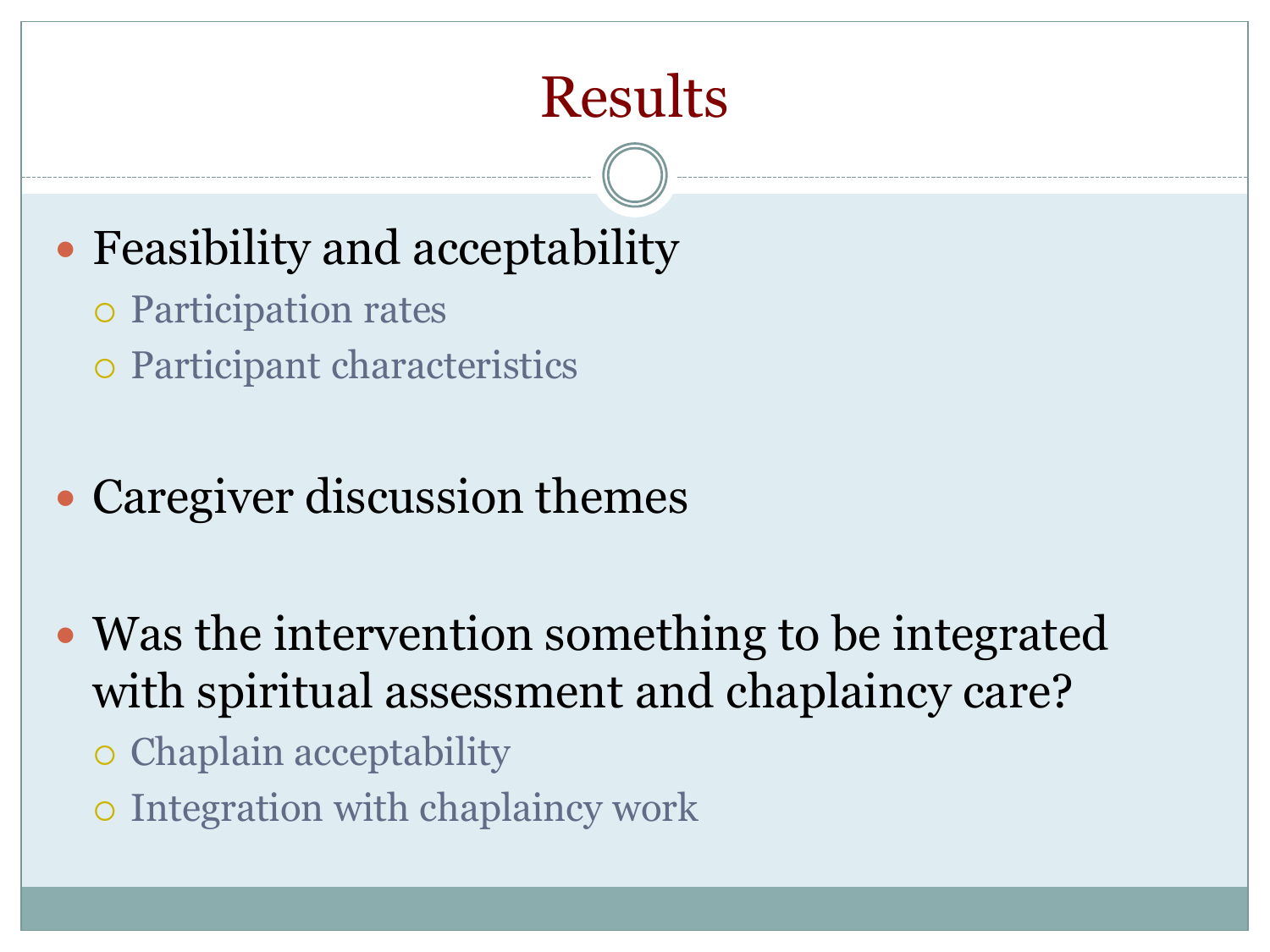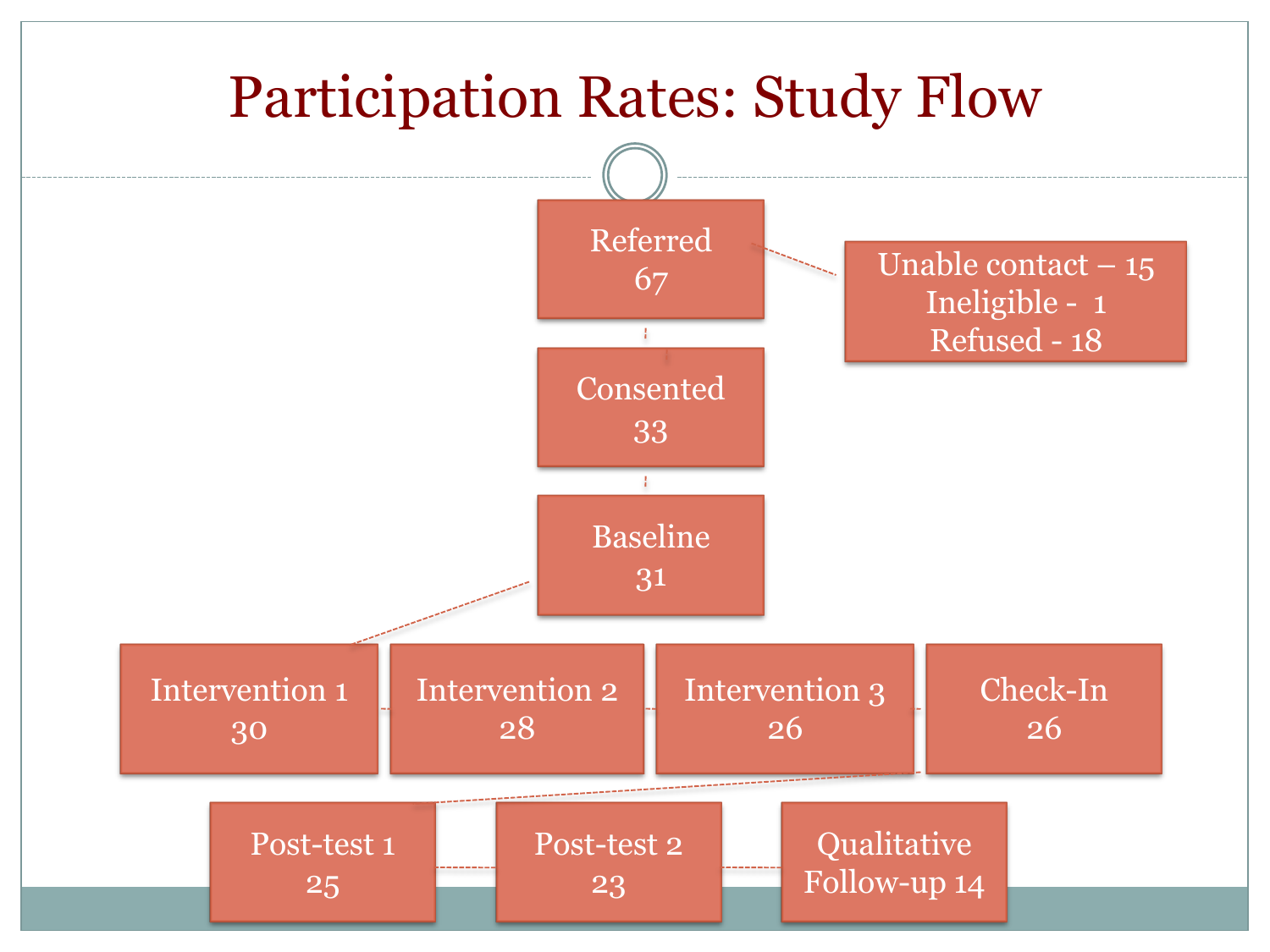#### Participant Characteristics **Gender Female Male Total - 31** 55% 45% **Marital Status Married/Liv Together Div/Sep/Wid/ Single** 84% 16% **Age Mean (years)** 60.5 **Race African American Caucasian**  16% 84% **Relationship to patient Spouse/Part ner Daughter/Son Mother/Father Other**  $74\%$  13% 3% 3% 3%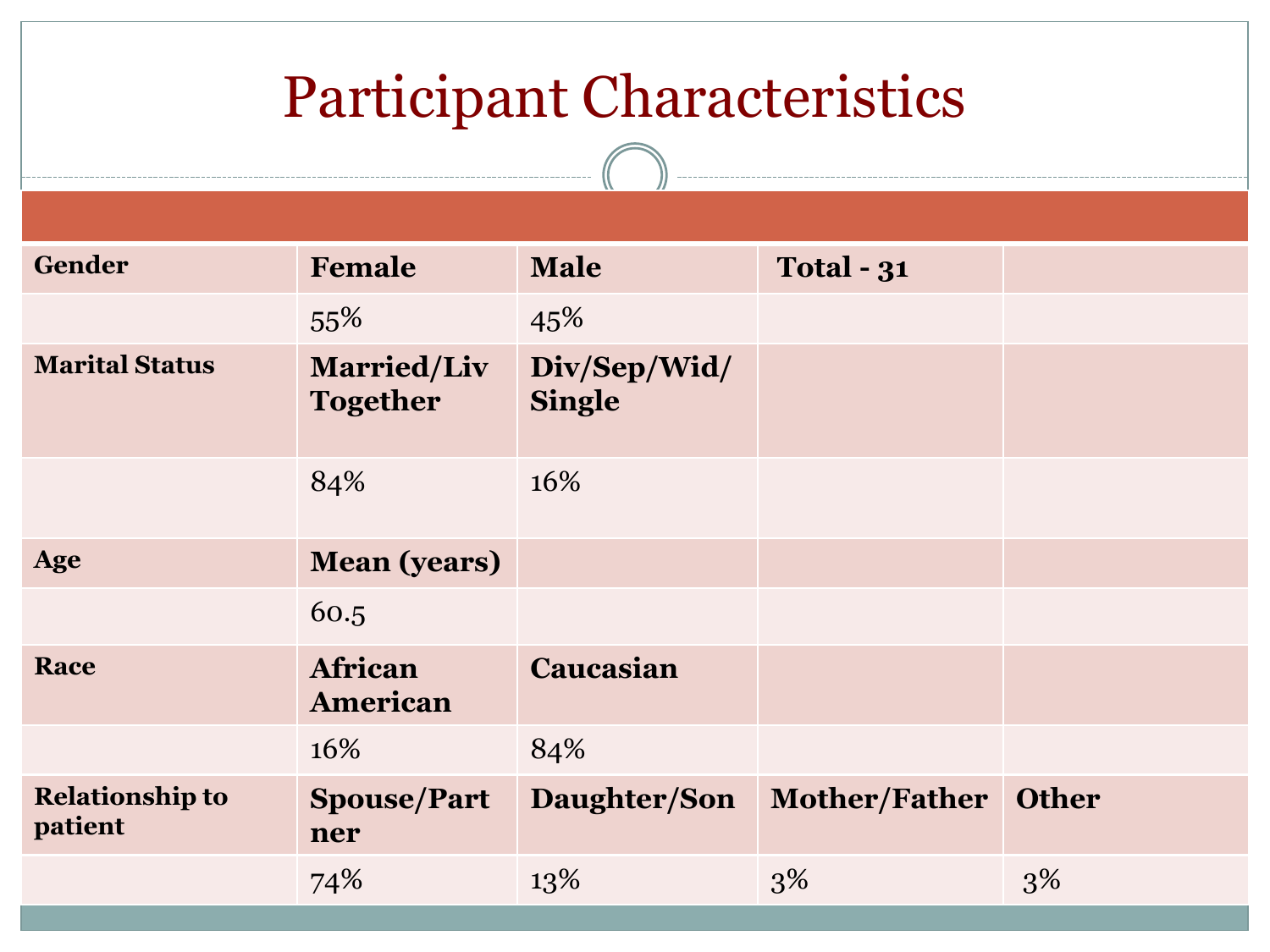# Caregiver Characteristics (cont.)

| <b>Education</b>              | $\epsilon$ =12 years                        | <b>Some post</b><br><b>HS</b>                 | <b>College or</b><br><b>Post Grad</b>         |                                                         |
|-------------------------------|---------------------------------------------|-----------------------------------------------|-----------------------------------------------|---------------------------------------------------------|
|                               | 32%                                         | 23%                                           | 45%                                           |                                                         |
| <b>Financial</b><br>situation | <b>Having</b><br>difficulty<br>paying bills | Can pay bills<br>after cutting<br><b>back</b> | Can pay<br>bills but<br>little spare<br>money | <b>After paying</b><br>bills have<br>money left<br>over |
|                               | $7\%$                                       | 23%                                           | 26%                                           | 53%                                                     |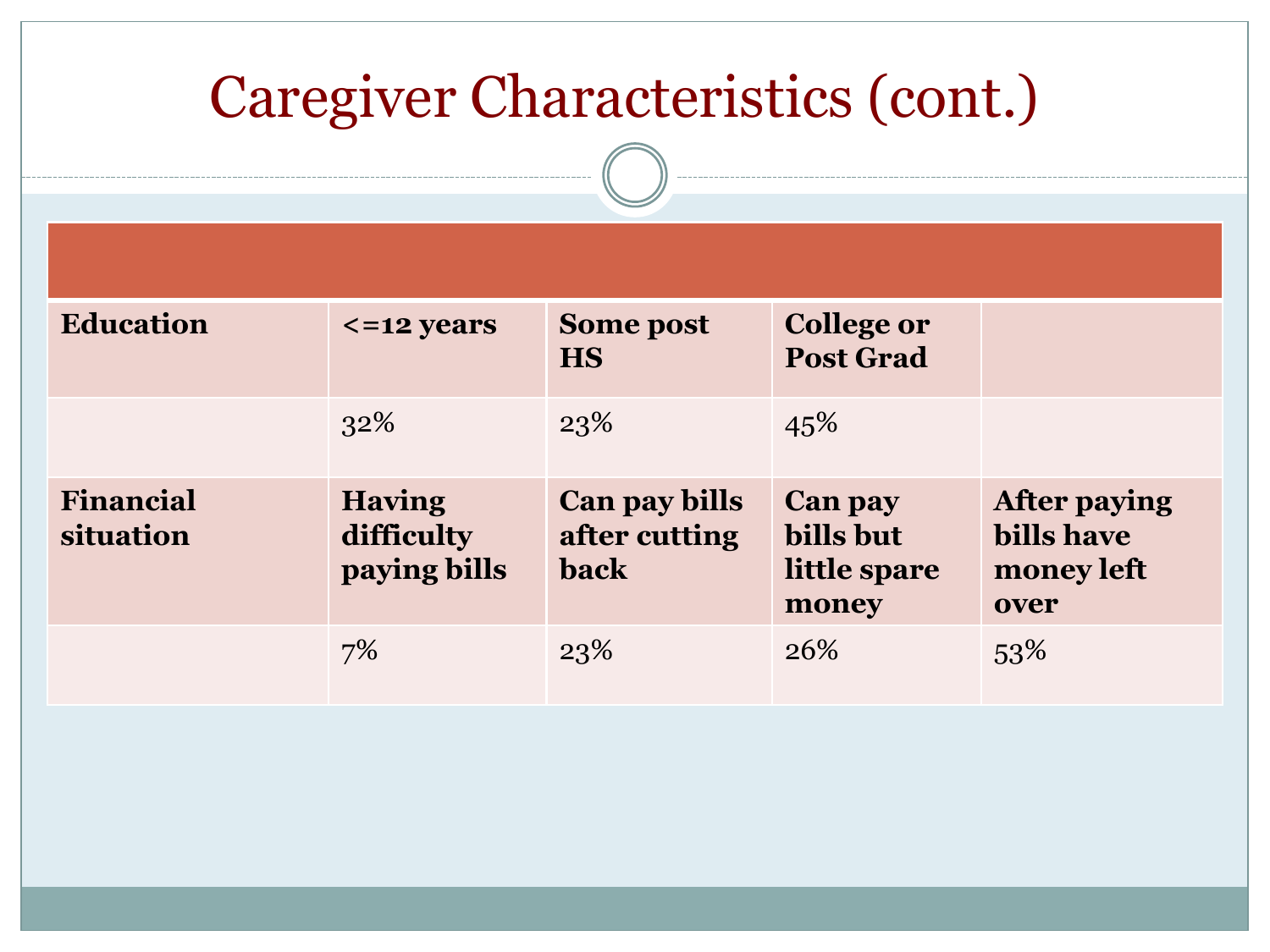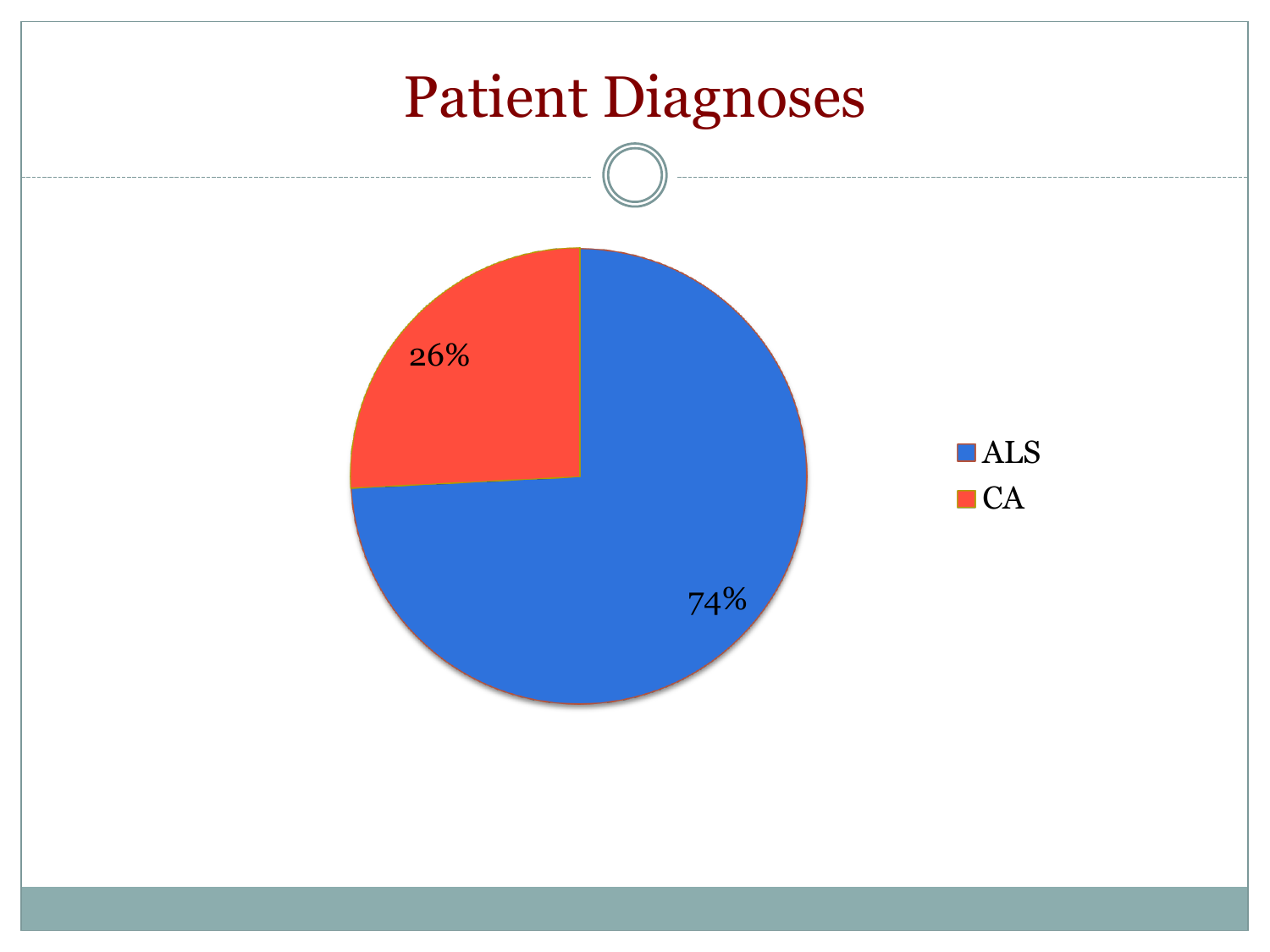# Time Spent Caregiving

| <b>Yrs spent</b><br>caring for<br>loved one | $<$ 1 year | $>=1$ but $< 3$ yrs | $>=3$ but $< 5$<br><b>yrs</b> | $>=5 \text{ yrs}$ |
|---------------------------------------------|------------|---------------------|-------------------------------|-------------------|
|                                             | $52\%$     | 16%                 | 19%                           | 13%               |
| Hrs/day spent                               | $\leq 4$   | $5-8$ hrs/day       | $9-16$ hrs/day                | > 16              |
| on duty for pt                              | hrs/day    |                     |                               | hrs/day           |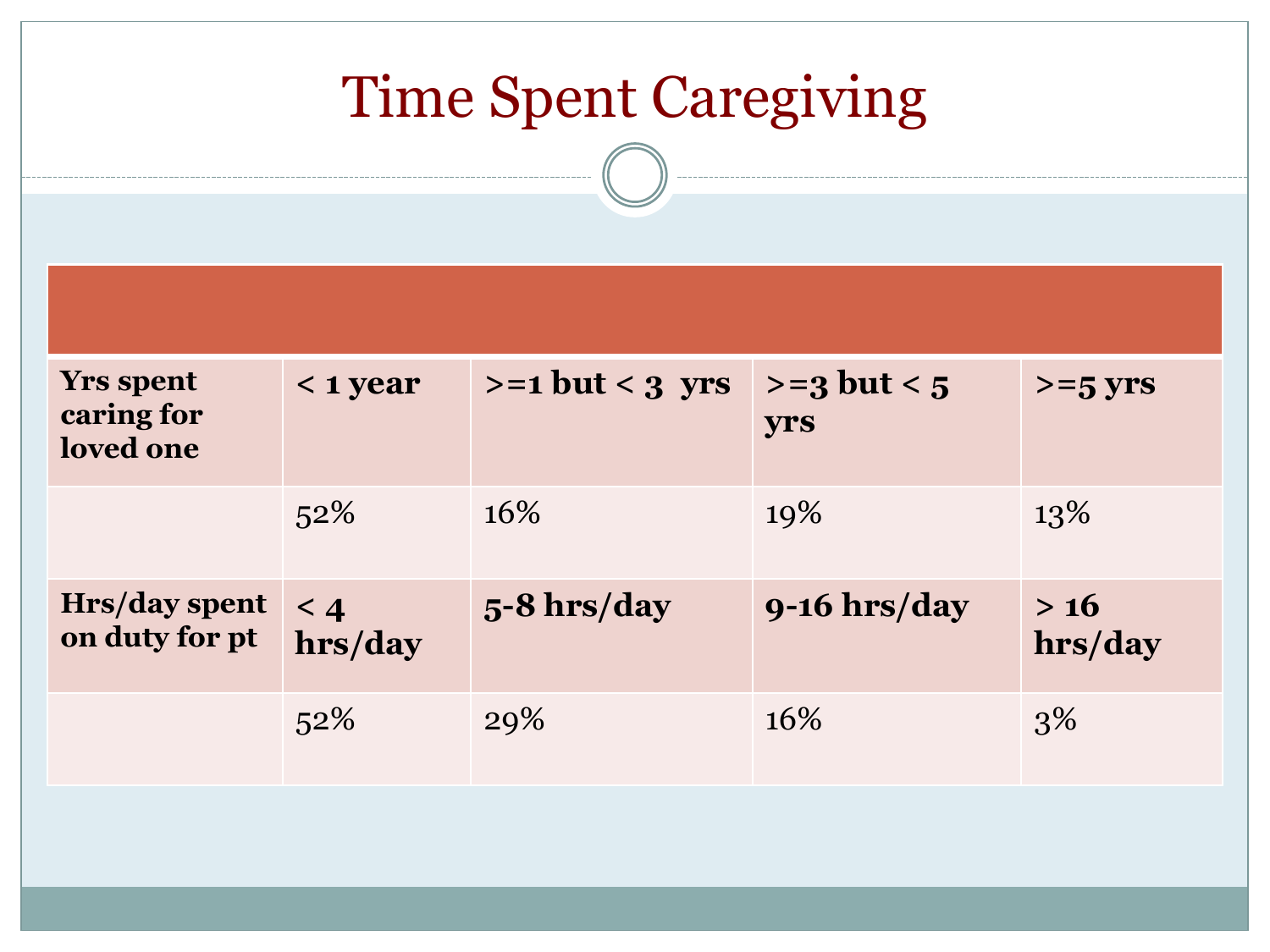# Caregiver Religiosity

| <b>Religion</b>                                           | <b>Christian</b>        | <b>None</b>                   |                         |                            |                        |              |
|-----------------------------------------------------------|-------------------------|-------------------------------|-------------------------|----------------------------|------------------------|--------------|
|                                                           | 95%                     | 5%                            |                         |                            |                        |              |
| <b>Importance of</b><br>faith in life                     | <b>Very</b>             | <b>Somewhat</b>               | Not at all              |                            |                        |              |
|                                                           | 84%                     | 7%                            | 8%                      |                            |                        |              |
| Time in private<br>religious/spirit<br>ual activities     | > once a<br>day         | <b>Daily</b>                  | > 2 times/week          | <b>Rarely or</b><br>never  |                        |              |
|                                                           | 39%                     | 32%                           | 16%                     | 7%                         |                        |              |
| <b>Attend church</b><br>or other<br>religious<br>meetings | $\geq$<br>once/week     | Once a<br>week                | A few times a<br>month  | A few times<br>a year      | Once a year<br>or less | <b>Never</b> |
|                                                           | 23%                     | 23%                           | 17%                     | 20%                        | 3%                     | 13%          |
| Do you<br>consider<br>yourself                            | Not at all<br>religious | Only<br>slightly<br>religious | <b>Fairly religious</b> | <b>Deeply</b><br>religious |                        |              |
|                                                           | 10%                     | 13%                           | 30%                     | 47%                        |                        |              |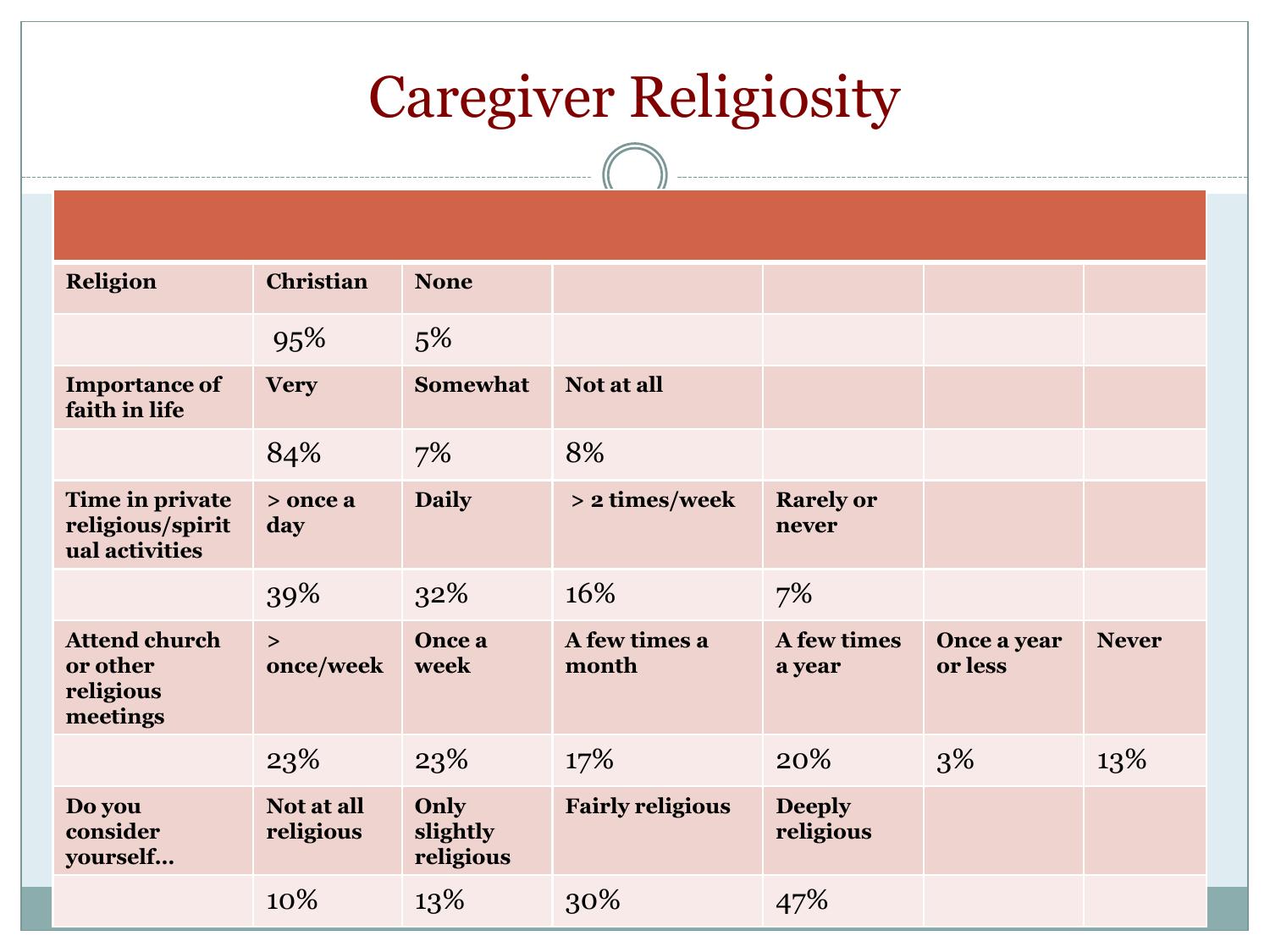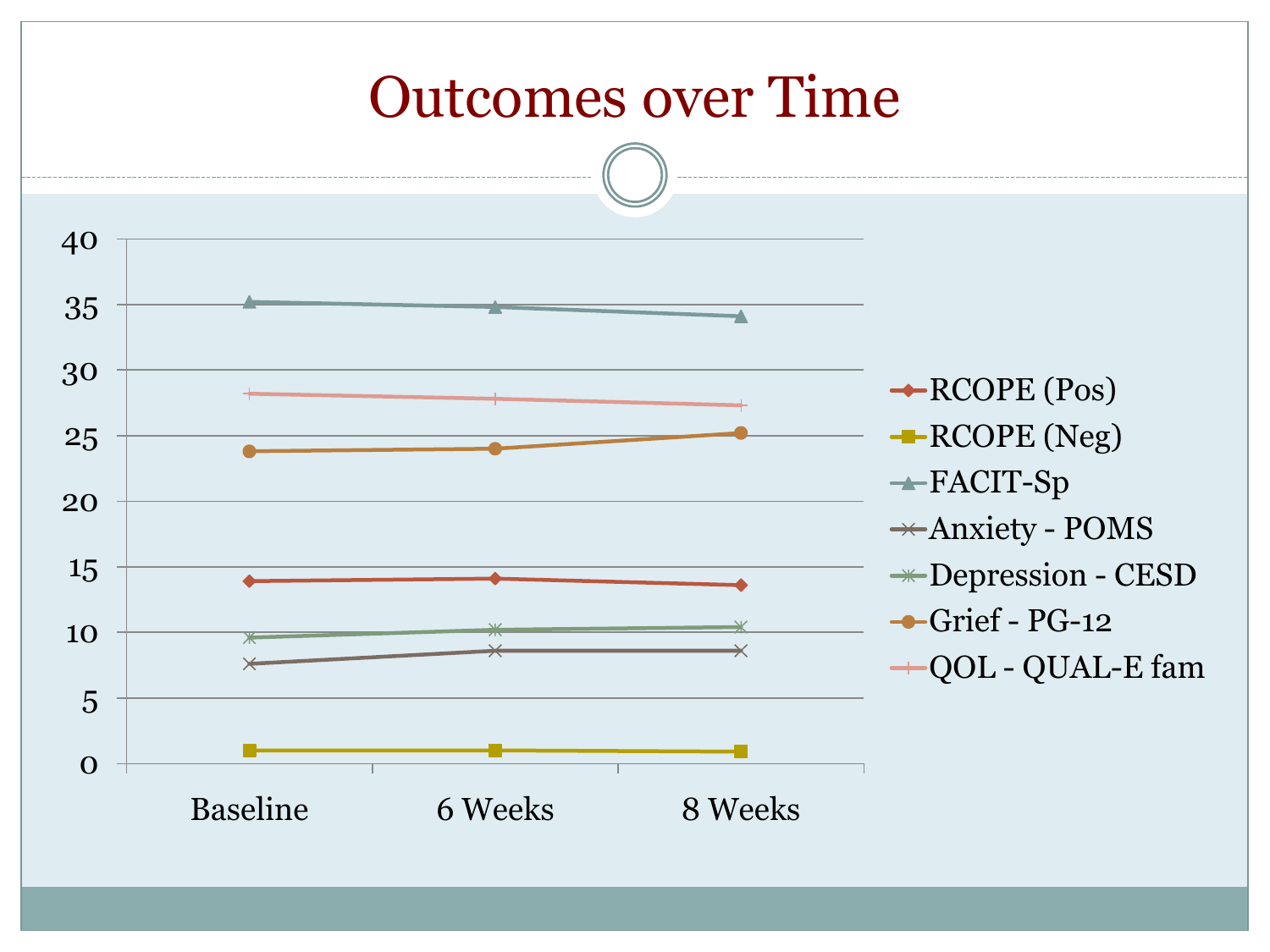# Caregiver Discussion Themes

#### • Motivation for Caregiving

 Love, duty, faithfulness, calling, compassion, gratitude, reciprocity, growth

#### • Caregiving Challenges

 Information seeking, wrestling with mortality, reflecting on self and without loved one, difficult daily tasks, caregiver stress, role changes.

#### • Learning from Caregiving

 Patience, prioritizing, self-realization, previous caregiving as foundation, personal and relational growth

#### Narrative Life Themes

Quest, chaos, on-script, off-script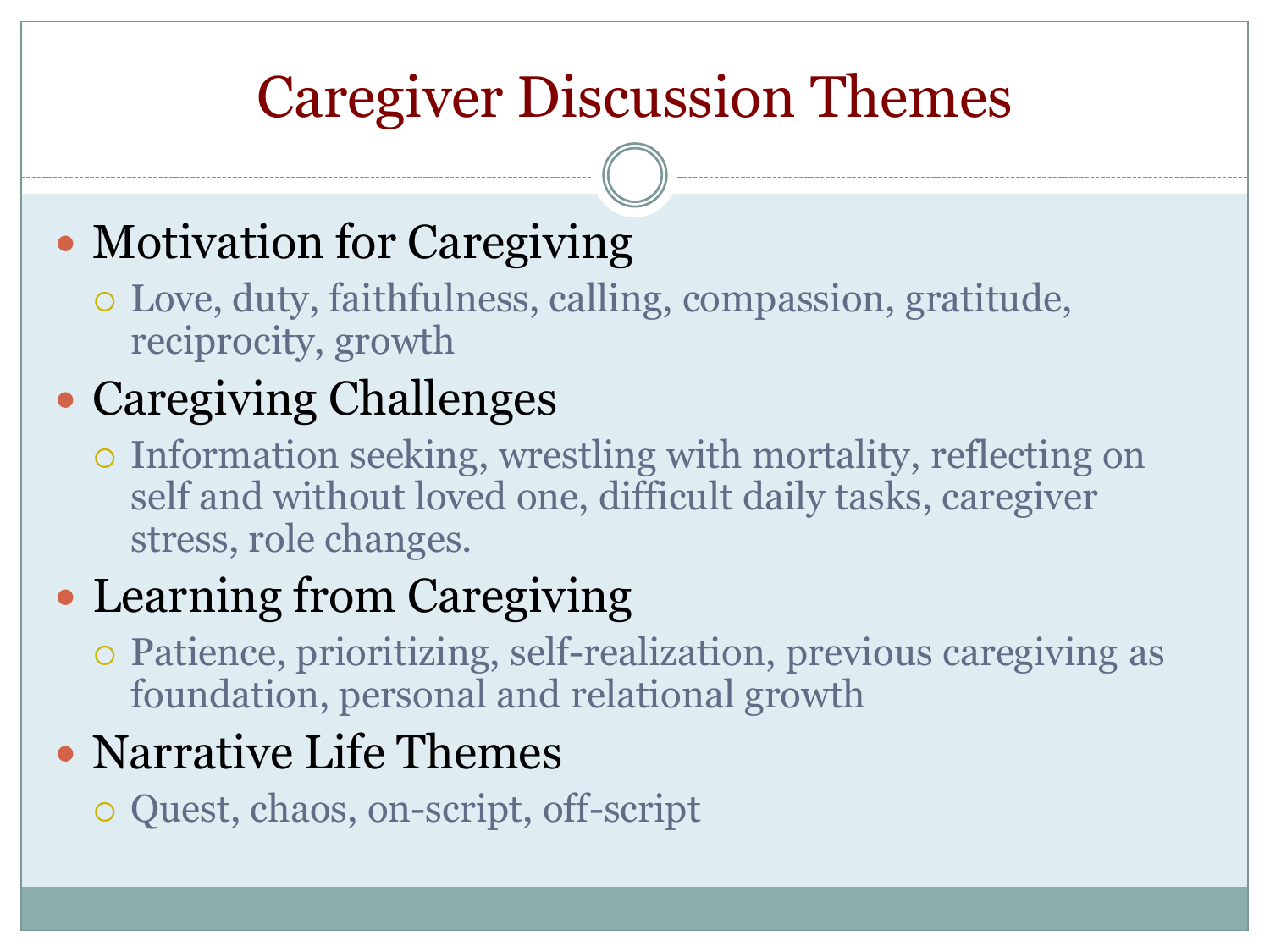# Caregiver Themes (cont.)

#### Grief and Loss

 Anticipation of future death, current disability, and loss of former functioning, broken relationships, expectations, questioning legacy, unresolved guilt or shame, failure, dissonance between homes and dreams and current state, regret.

### • Spiritual strengths and Journey

 Walking the path of God"s will, religious support, rituals, faith as coping, right faith, transformation, peace, forgiveness, steadfastness, resilience

# • Spiritual/religious Struggle

Religious history or "negative coping"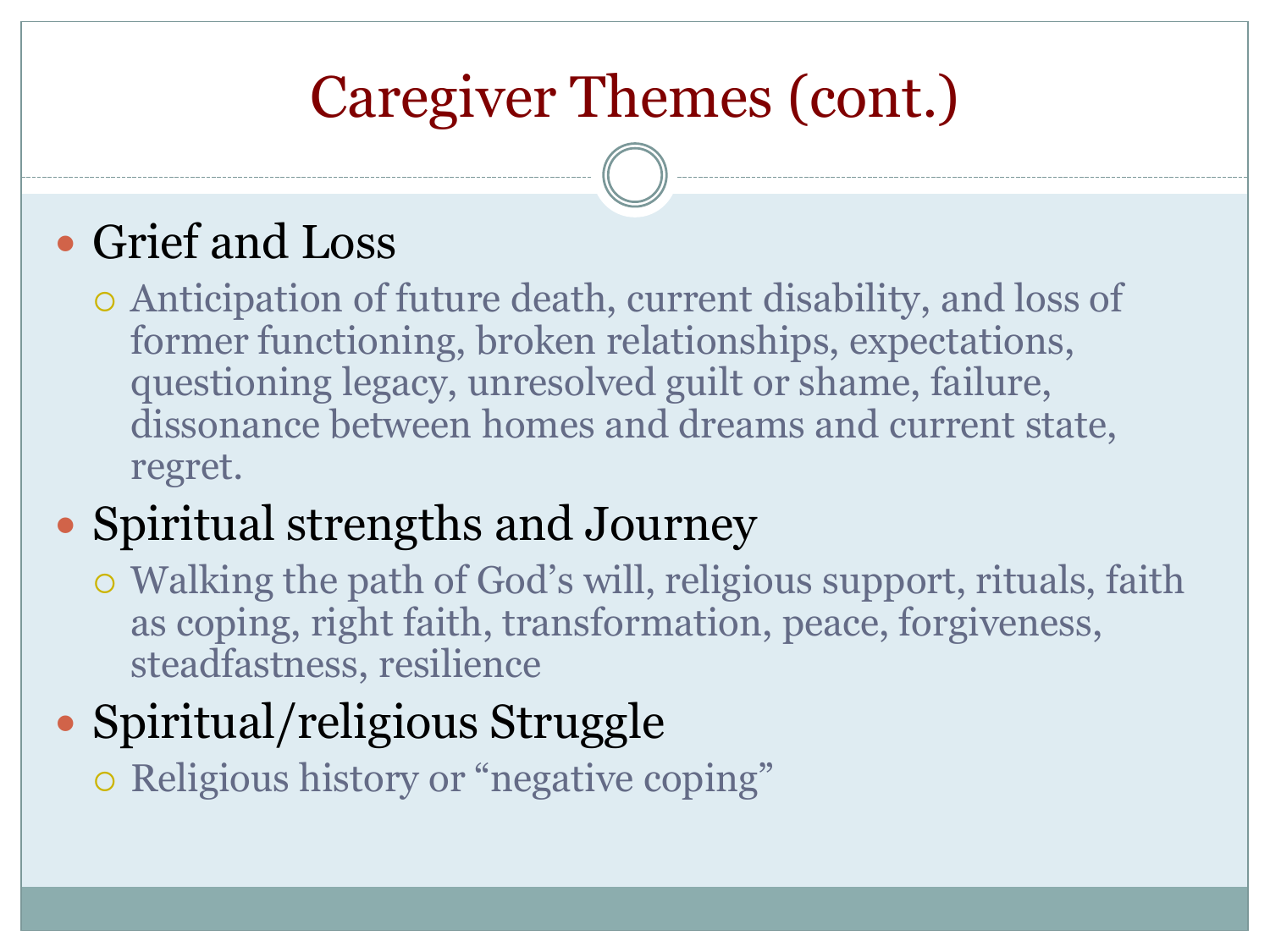### Caregiver Motivation: Love

"Well, people tell me all the time, "You"re such a good man." [I] ain"t a good man; I serve a great God and I have a wonderful wife...And, this is what I'm having to do. She feels like I'm having to do it, but it's a joy that I'm able to do it. So, the caregiver part is love."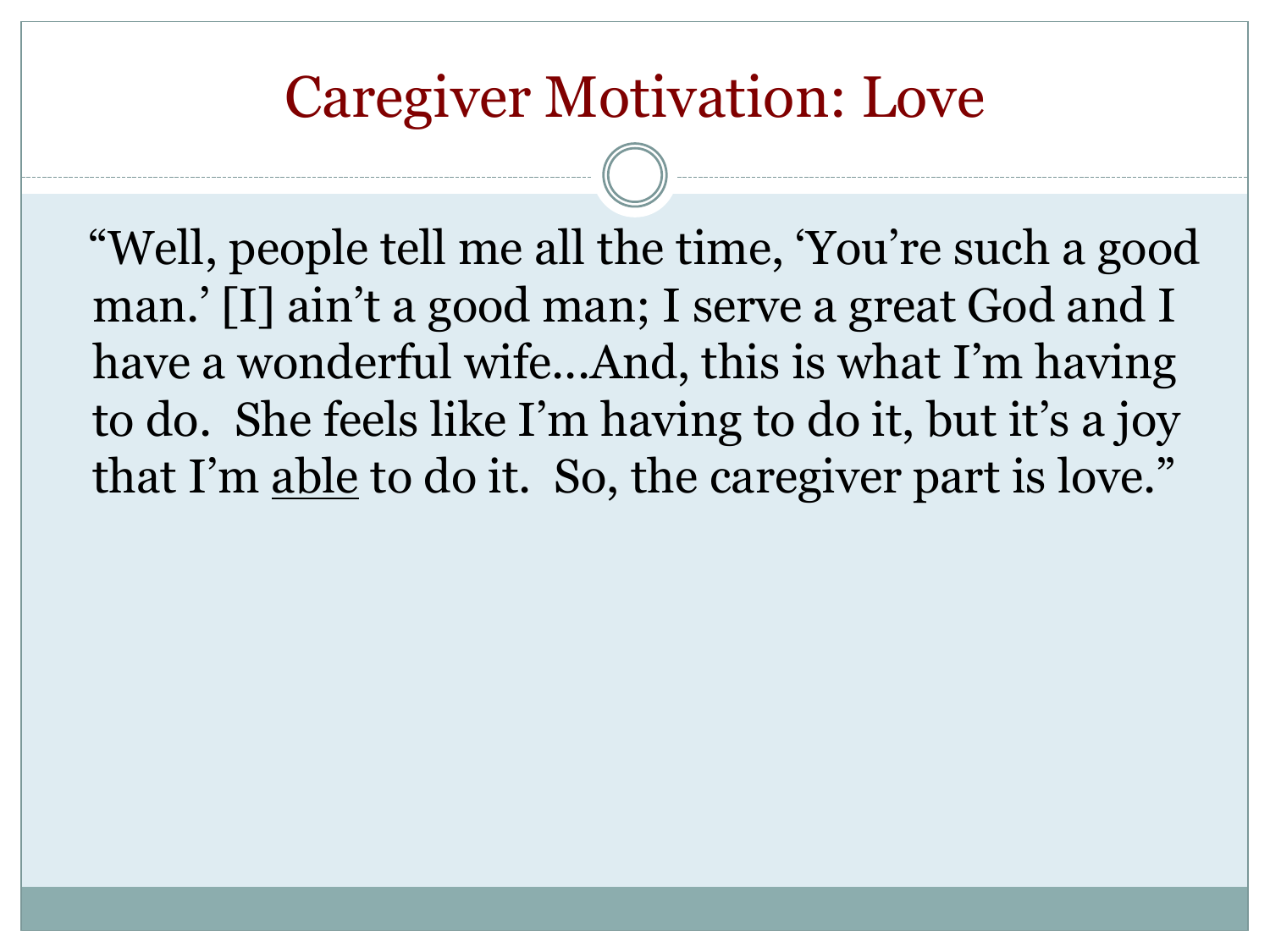## Caregiver Motivation: Duty

"My husband and I have not always had an easy relationship - we are very different. We have a shared value system that has kept us together and it has also kept me in the marriage at times where I felt that I was not that happy…Our biggest problem is his drinking…last night he drank a whole bottle of wine and slipped and fell in the kitchen... Since he's two hundred pounds, it's very hard for me to get him up. So, … I valued my marriage vows, and I was determined to make it work. And sometimes I don"t think I was very wise in doing that for myself."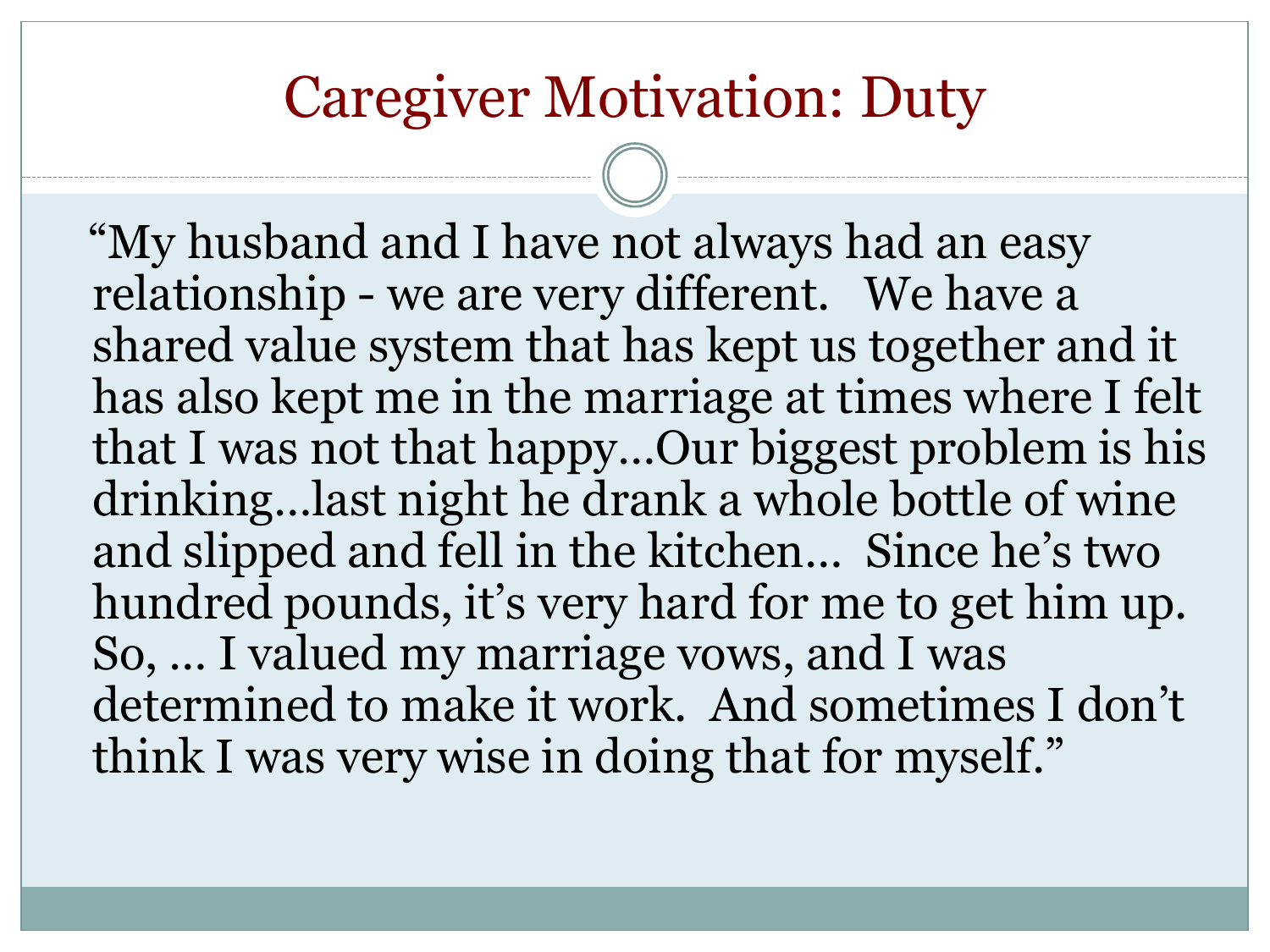## Learning from Caregiving

"I"m stronger than I thought and weaker than I thought. I depend on God a whole lot more than I thought I did. I learned that just because I think it's impossible, do it anyways, 'cause it's not.... And, when you get it all done and you've accomplished you"ve done the chore. And then I say, what have I learned about? - I'm still learning, still learning."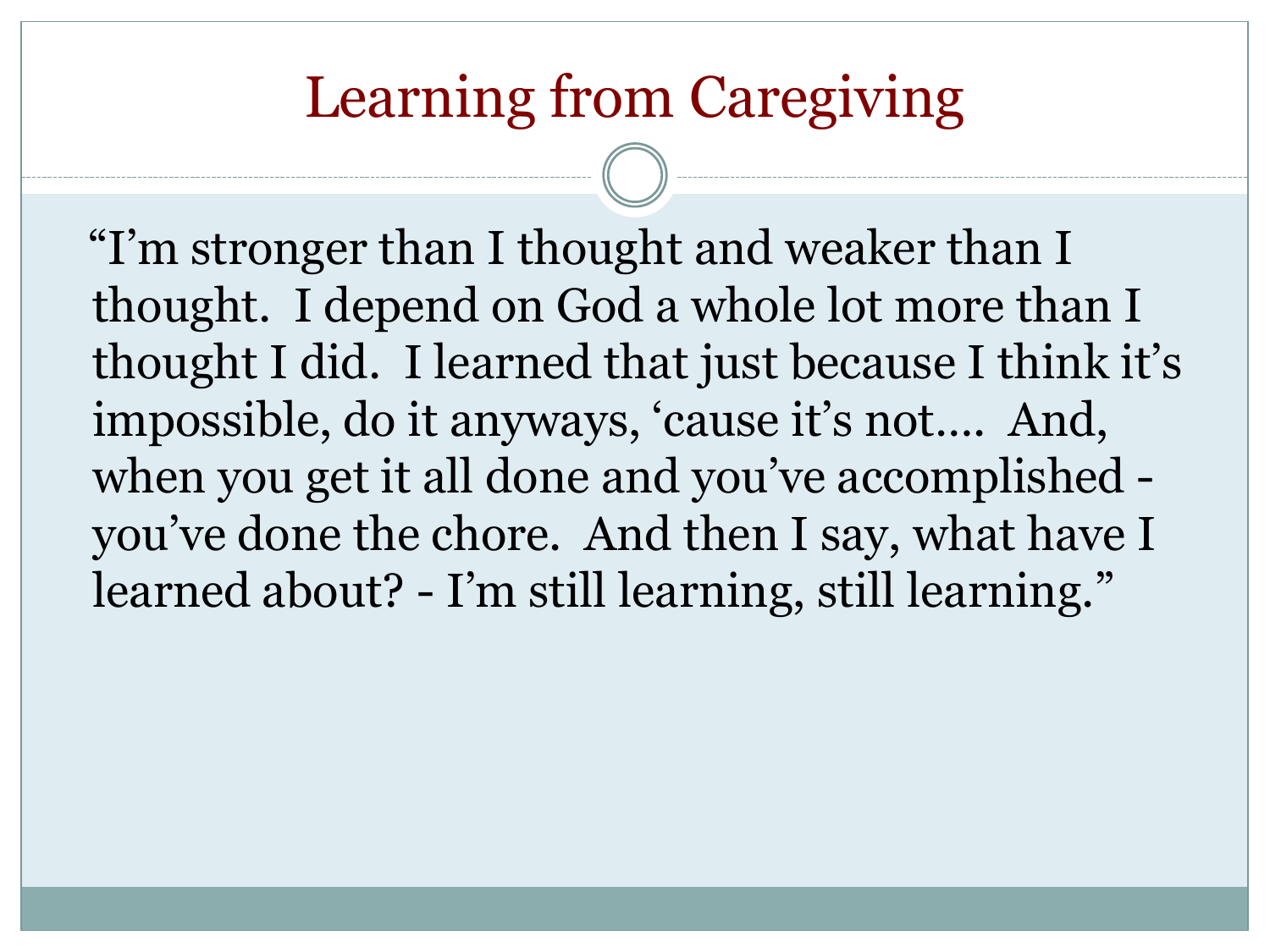### Grief and Loss

"I feel at peace, somewhat but I can"t say that I feel 100% at peace, "cause I still, part of me thinks I can do something, or we can do something to stop the disease. I still get that obsession kind of thing, I just wanna fight it. I don"t wanna go quietly into the night. I think that disturbs some of my peace, thinkin" of what can we do, to fight it? What can we do to slow the progression down? But as far as peace where, do I know where his soul will go - I am at peace with that. I'm just not at peace with him dyin', to be honest."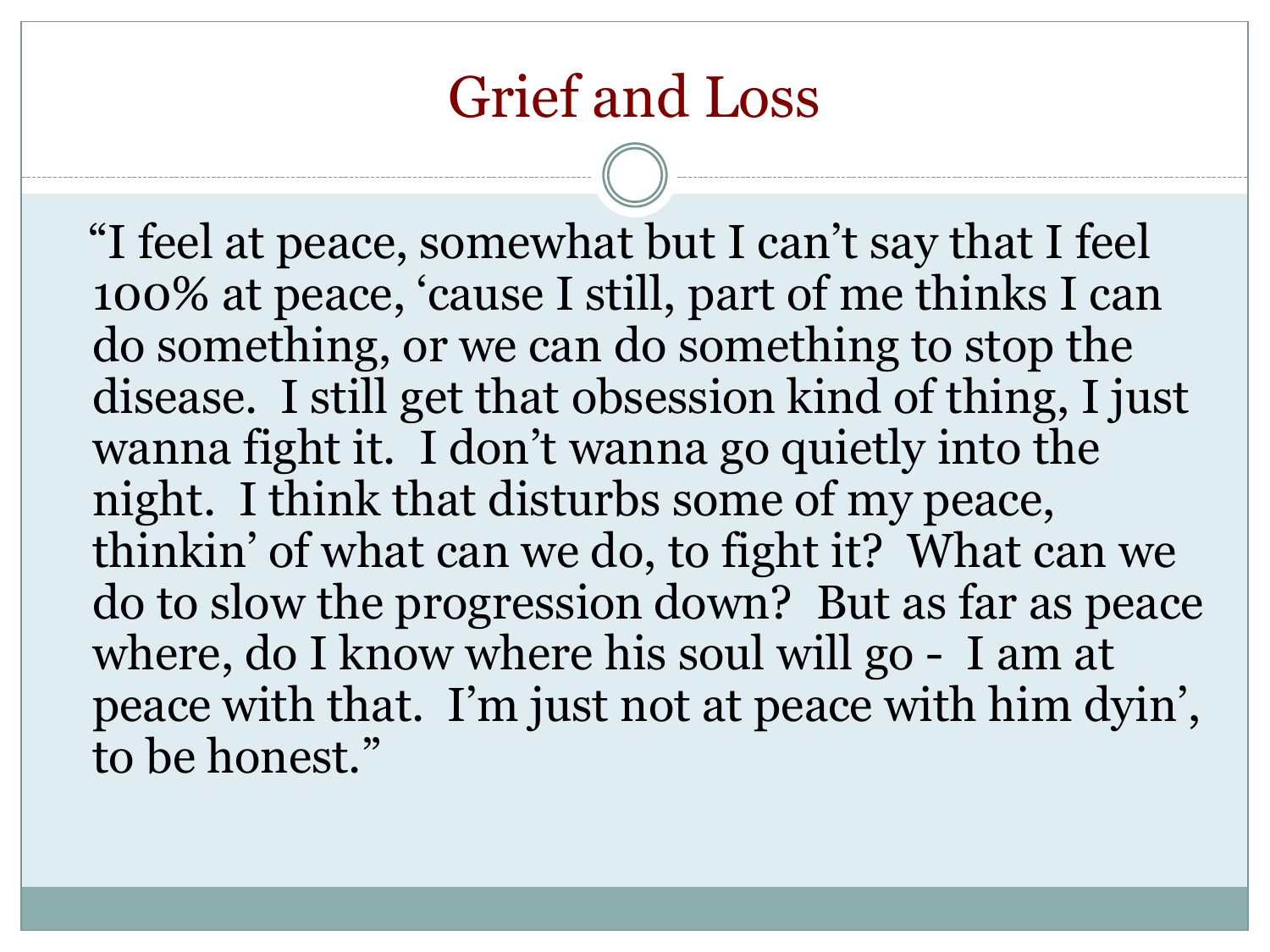# Spiritual Struggle

"To take care of somebody and you know that they"re possibly dyin" …you have to try to get in their head and almost understand their fears. It's not just the fact that she's sick and not able to do some things for herself and in pain, but it her spiritual self, you have to try and get in and understand that. "Cause she seems to be afraid. I don't think she's afraid of passin" on. I think she"s afraid of how we"re gonna be without her. I think she think that somewhere deep down in the back of her mind and deep in her heart that she might be leaving us… abandoning us."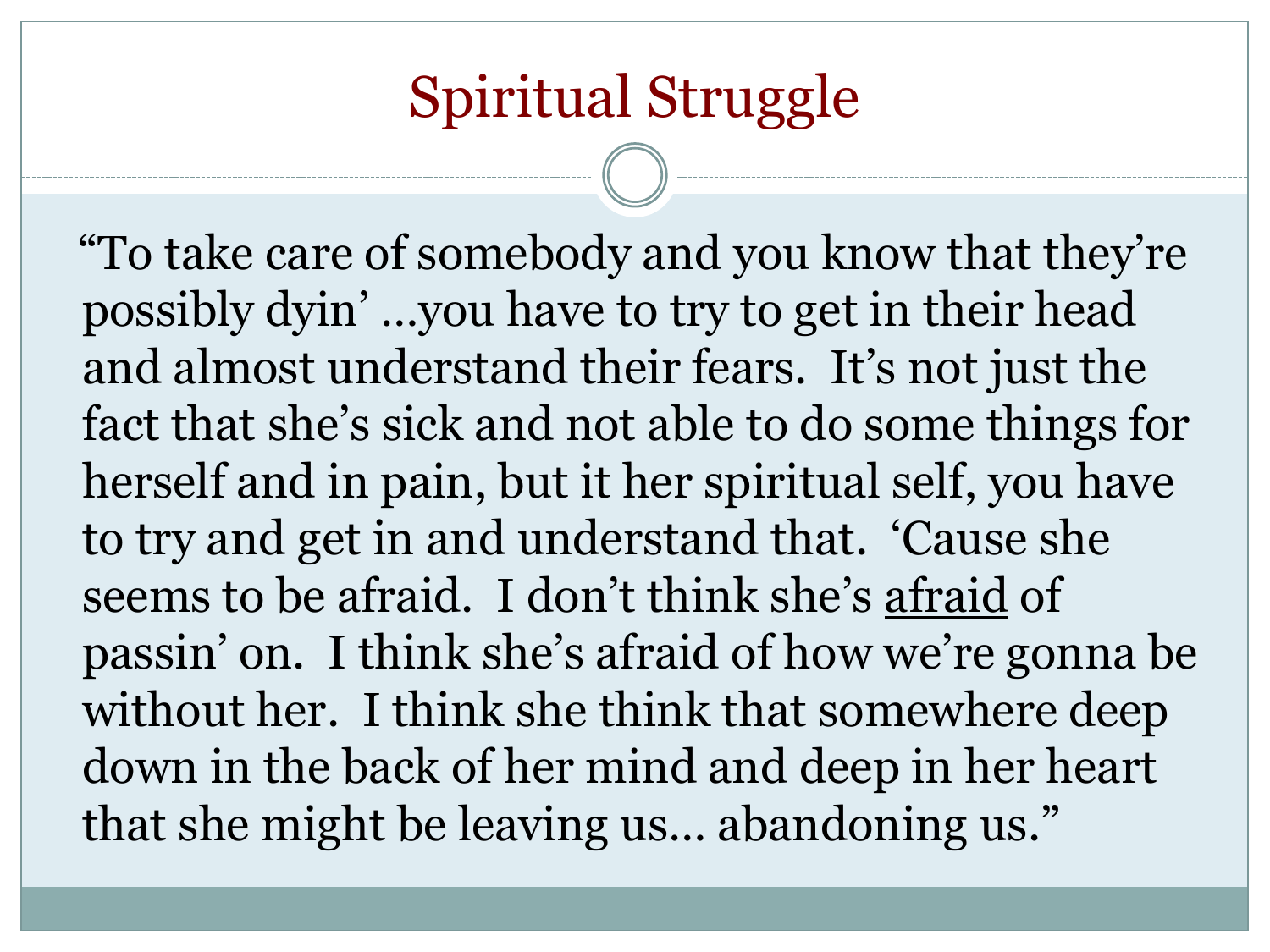# Spiritual Journey

"We never questioned God, what He's doin' or why He's doin' it, you know. It's in His hands. And I believe that He's got everybody's life laid out in a plan that they should walk in or live in and go with it and do the best they can with what they got. Sometimes things don"t always go our way, according to our schedule or plan, you know. We just got to roll with the punches, with what God sends down the pike and that's just the way it is."